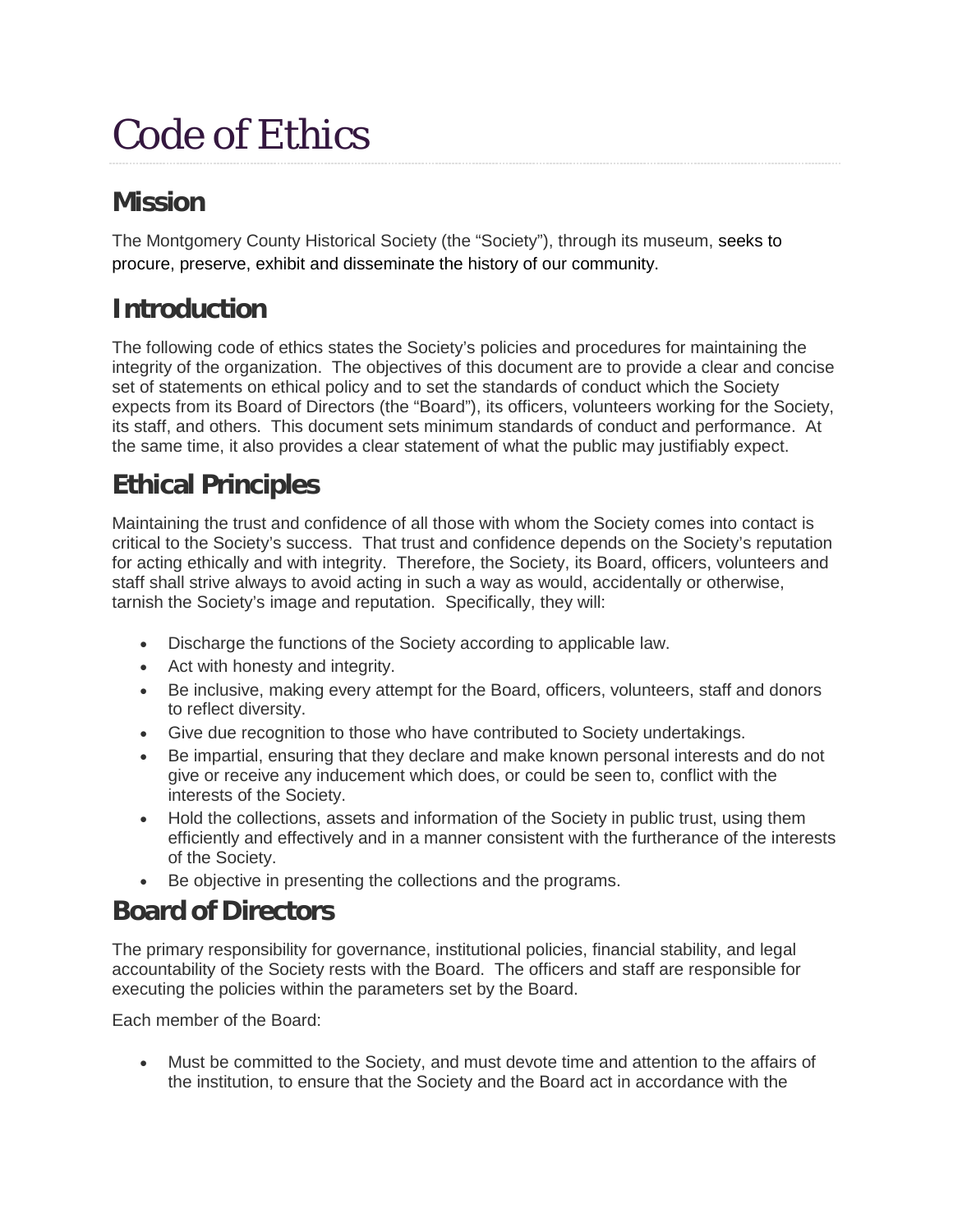Constitution, the Amended Bylaws of the Society, and any other governing documents of the Society and with applicable law.

- Must maintain in confidence information gathered during his/her Society activities when that information concerns the administration or activities of the Society and is not generally available to the public.
- Must endeavor to conduct all his/her activities, including those relating to persons closely associated with him/her and to businesses or other organizations, in such a way that no conflict will arise between such activities and the policies, operations, or interests of the Society. The appearance of such conflicts should also be avoided.
- Should not knowingly misrepresent the mission, objectives, policies, programs, proceedings or motives of the Society.
- Must not take advantage of privileged or confidential information obtained because of his/her position, or permit others to make use of information otherwise unavailable to the public, for furthering personal interest or gain.
- Must discharge his/her duties in good faith and in a manner he/she reasonably believes to be in the best interests of the Society.
- Must exercise the care that a person in a like position would reasonably believe is appropriate under similar circumstances when becoming informed about his/her decision-making function or devoting attention to his/her oversight function.
- Must disclose, or cause to be disclosed, to other members of the Board any information that is not already known by the other members and is known to such member to be material to the discharge of their decision-making or oversight functions, unless such disclosure would violate a duty imposed by applicable law, a legally enforceable confidentiality obligation, or a professional ethics rule.

The Board as a body:

- Is obligated to develop and define the purpose and related policies of the Society.
- Holds fiduciary responsibility for the Society, and must ensure that all the Society's assets are properly and effectively used for public purposes.
- Is responsible for the selection and continuing oversight of the Society's Executive Director. The Board has an obligation to define the rights, powers and duties of the Executive Director and should work with this individual in all administrative matters and deal with him/her openly and with candor.

#### **Officers**

Each officer, in its capacity as such, shall conduct himself/herself in accordance with the Society's Constitution and Amended Bylaws, as such may be amended from time to time. In addition, the officers may perform duties as requested by the Board.

Each officer:

- Must discharge his/her duties in good faith, with the care that an ordinarily prudent person in a like position would exercise under similar circumstances, and in a manner he/she reasonably believes to be in the best interests of the Society.
- Must inform the President (or, if the officer at issue is the President, then the Board or a committee of the Board) of any information that such officer determines is within the scope of his/her functions and believes, to the best of their knowledge, to be material to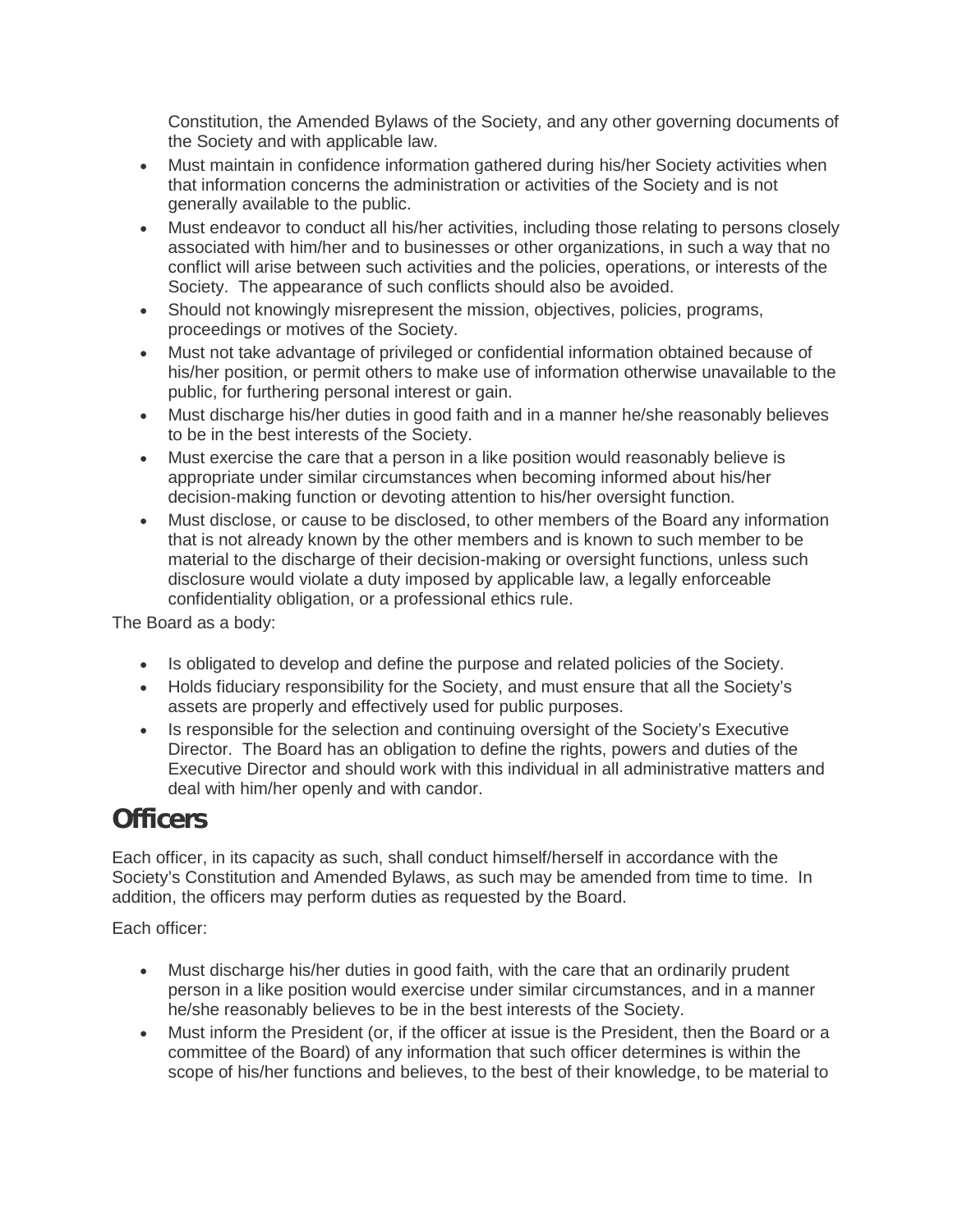the recipient of such information, i.e. that the recipient of such information would consider it important to know the information in discharging their duties as an officer.

• Must inform the President (or, if the officer at issue is the President, then the Board or a committee of the Board) of any actual or probable material violation of law involving the Society or any material breach of duty to the Society by another officer, employee, or agent of the Society, that he/she believes has occurred or is likely to occur.

#### **Society Staff – for future usage**

The Executive Director, should one be employed, has an obligation to bring before the Board and the officers any matters involving policy questions not already determined; and to keep them informed on a timely basis about all other significant or substantial matters, or intended actions affecting the Society.

The Executive Director must carry out the policies established by the Board and adhere to the budget approved by the Board. Whenever it is necessary to deviate from established policies or to alter or exceed budget guidelines, he/she should notify the Board in advance and request appropriate approval.

Staff members should communicate with the Board through the Executive Director or with his/her knowledge, but the Board will establish and maintain procedures to allow staff members to bring matters or concerns directly to the Board.

All Society staff members:

- Should represent the mission, objectives, policies, programs and proceedings of the Society in accordance with the direction set by the Board.
- Owe their primary professional allegiance to the Society. The collections and work of the Society belong to the Society and should primarily be applied in furtherance of its interests. If any staff member wishes to use the Society's intellectual property for purposes that are not primarily in the furtherance of the Society's interests, then he/she must first obtain written permission from the Board to do so.
- Must not take advantage of privileged or confidential information obtained because of their position, or permit others to make use of information otherwise unavailable to the public, for furthering personal interest or gain.
- Must avoid the appearance of unethical or compromising practices in relationships with vendors, contractors and other businesses.
- May serve on boards, commissions or conferences in their professional capacity, so long as the activity does not interfere with their obligations to the Society and is disclosed in writing to the President.

#### **Fundraising**

The Society will be truthful in all solicitation information or materials distributed to current and prospective donors, and will inform current and prospective donors of the way in which gifts will be used.

When seeking to raise funds, the Board, officers, other volunteer leaders and staff will exercise care not to enter into any obligation with donors which would be seen to be partial to the interests of the donor, but which would conflict with any Society policy, priority or objective, or otherwise adversely affect the wider interests of the Society.